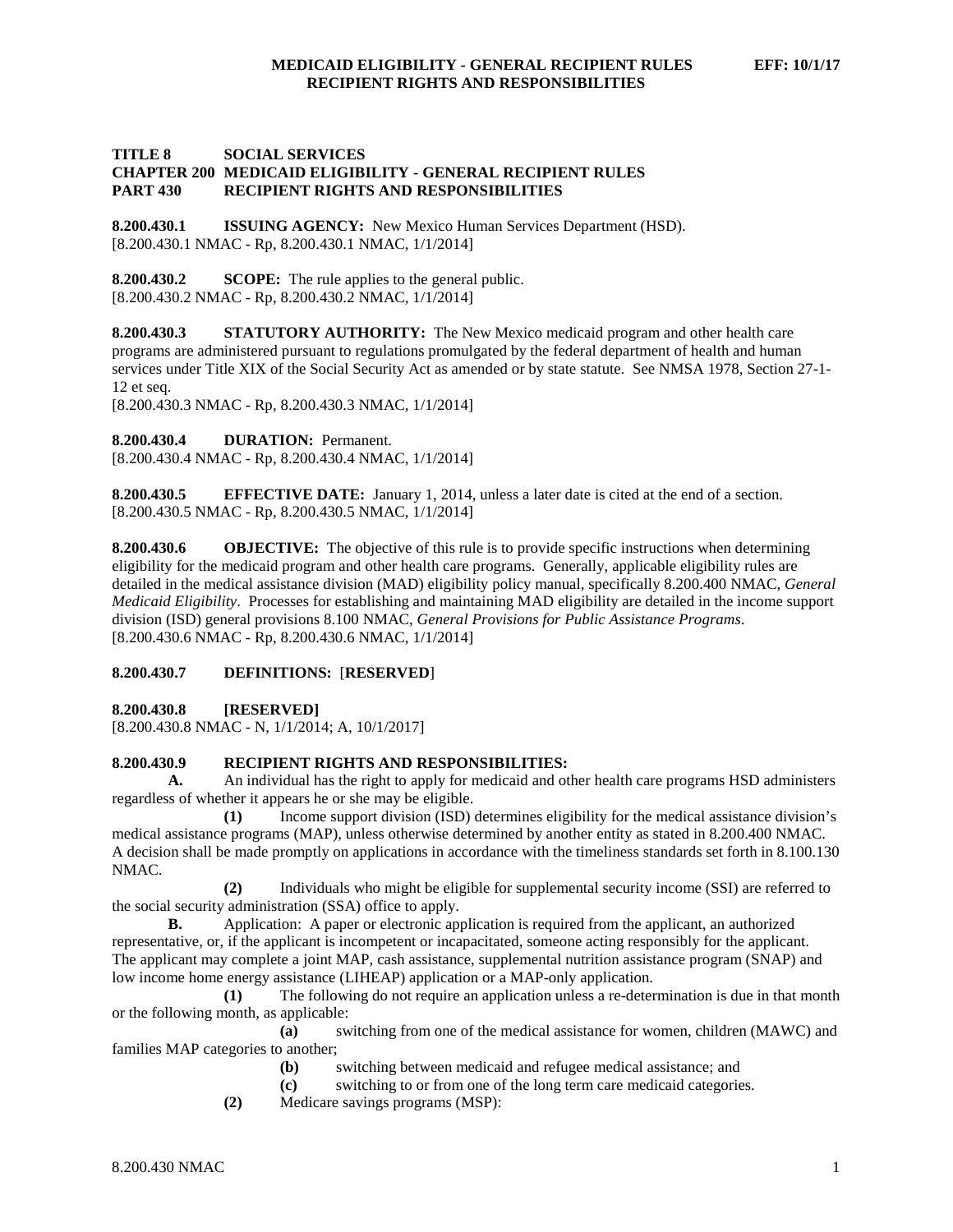**(a)** A MAP eligible recipient receiving full benefits is automatically deemed eligible for MSP when she or he receives free medicare Part-A hospital insurance; the eligible recipient does not have to apply for medicare MSP;

**(b)** When an individual is not eligible for free medicare Part A hospital insurance, a separate application for the MAP qualified medicare beneficiary (QMB) eligibility category 040 is required. Individuals must apply for medicare Part A with the SSA. This is called, "conditional Part A" because they will receive medicare Part A on the condition that the MAP QMB category of eligibility is approved. When QMB is approved, the cost of the premium for Part A will be covered by MAD.

**C.** Responsibility in the application or recertification process: The applicant or the re-determining eligible recipient is responsible for providing verification of eligibility. Refer to 8.100.130 NMAC.

**(1)** An applicant or an eligible recipient's failure to provide necessary verification results in MAP ineligibility.

**(2)** An applicant or a re-determining eligible recipient must give HSD permission to contact other individuals, agencies, or sources of information which are necessary to establish eligibility. [8.200.430.9 NMAC - Rp, 8.200.430.9 NMAC, 1/1/2014; A, 10/15/2014]

**8.200.430.10 FREEDOM OF CHOICE:** Except when specifically waived from MAD, an eligible recipient has the freedom to obtain physical and behavioral health services from a MAD provider of his or her choice. [8.200.430.10 NMAC - Rp, 8.200.430.10 NMAC, 1/1/2014; A, 10/15/2014]

**8.200.430.11 RELEASE OF INFORMATION:** By signing the MAP application, an applicant or a redetermining eligible recipient gives HSD explicit consent to release information to applicable state or federal agencies, physical or behavioral health providers, or an HSD designee when the information is needed to provide, monitor, or approve MAD services. Physical and behavioral health information is confidential and is subject to the standards for confidentiality per 8.300.11 NMAC.

[8.200.430.11 NMAC - Rp, 8.200.430.11 NMAC, 1/1/2014; A, 10/15/2014]

**8.200.430.12 RIGHT TO HEARING:** An applicant or an eligible recipient is entitled to adequate notice of a HSD adverse action regarding his or her termination or re-categorization of his or her MAP category of eligibility. The applicant or re-determining eligible recipient has specific rights and responsibilities when requesting a HSD administrative hearing. A HSD administrative hearing affords the applicant or re-determining eligible recipient the opportunity to have an impartial review of these decisions. See 8.352.2, 8.100.180 and 8.100.970 NMAC for a detailed description of these rights, responsibilities and the HSD administrative hearing process. 8.352.2 NMAC further details the rights, responsibilities and the HSD administrative hearing process for other adverse actions MAD, its utilization review contractor or a HSD contracted managed care organization (MCO) may initiate (42 CFR Section 431.220(a)(1)(2)).

[8.200.430.12 NMAC - Rp, 8.200.430.12 NMAC, 1/1/2014; A, 10/15/2014]

**8.200.430.13 ASSIGNMENT OF SUPPORT:** As a condition of MAP eligibility, HSD requires an applicant or a re-determining eligible recipient to assign his or her medical care support rights to HSD for medical support and any third party payments. The assignment authorizes HSD to pursue and make recoveries from liable third parties (42 CFR 433.146; NMSA 1978 27-2-28 (G)).

**A. Assigning medical support rights**: The assignment to HSD of an eligible recipient's rights to medical support and payments occurs automatically under New Mexico law when the applicant or the redetermining eligible recipient signs the application.

**B. Third party liability (TPL):** This section describes HSD's responsibility to identify and collect from primarily responsible third parties and the eligible recipient's responsibility to cooperate with HSD to uncover such payments. MAD is the payer of last resort. If other third party resources are available, these health care resources must be used before MAD makes a reimbursement. As a condition of MAP eligibility, an applicant assigns his or her rights to physical and behavioral health support and payments to HSD and promises to cooperate in identifying, pursuing, and collecting payments from these resources. Third party resources include the gross recovery by eligible recipient, including personal injury protection benefits, before any reduction in attorney's fees or costs, obtained through settlement or verdict, for personal injury negligence or intentional tort claims or actions, up to the full amount of MAD payments for treatment of injuries causally related to the occurrence that is the subject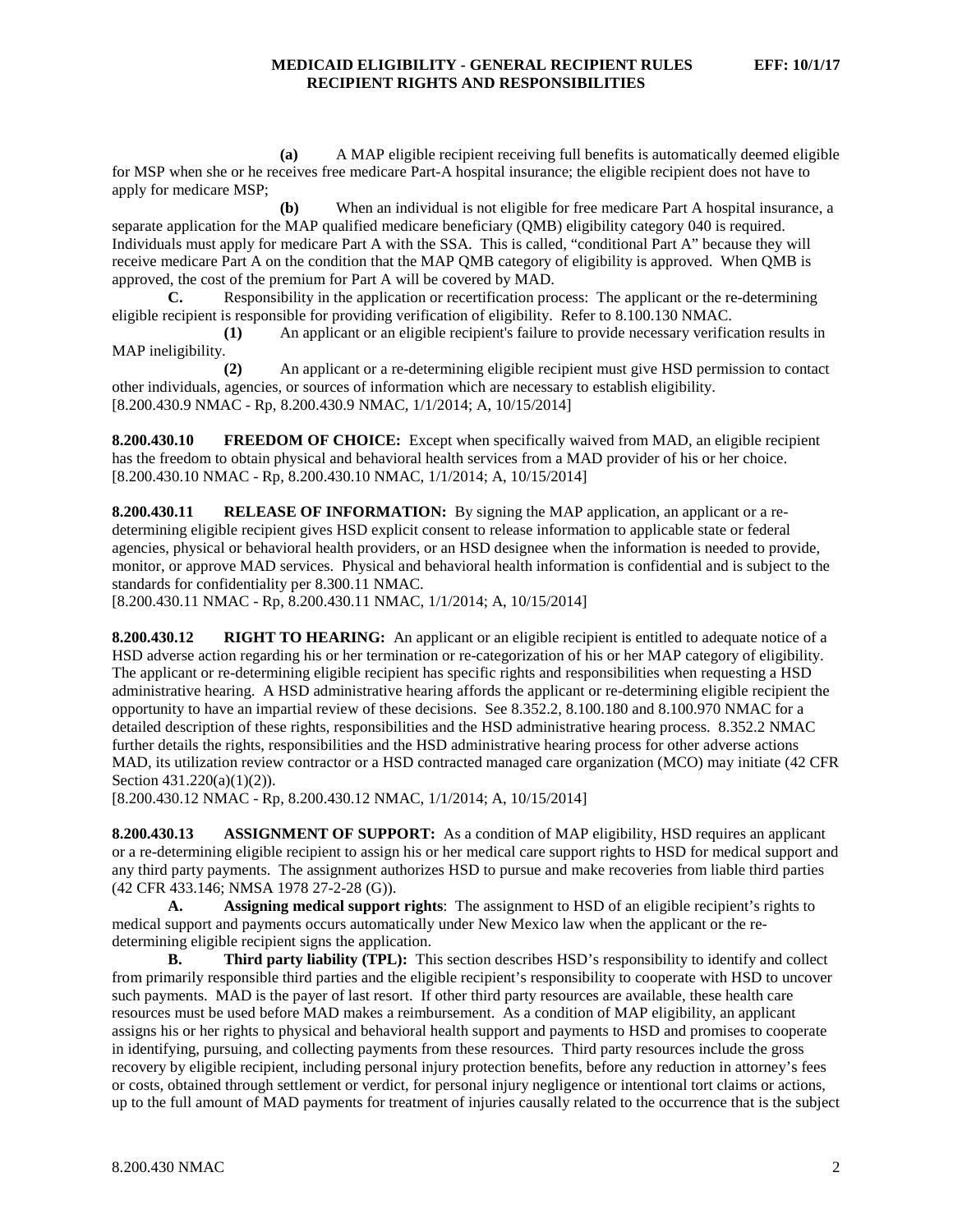of the claim or action.

**(1)** Required TPL information: During the initial determination or re-determination of eligibility for MAP enrollment, ISD must obtain information about TPL from either the applicant or the redetermining eligible recipient.

**(a)** HSD is required to take all reasonable measures to determine the legal liability of third parties, including health insurers in paying for the physical and behavioral health services furnished to an eligible recipient (42 CFR 433.138(a)).

**(b)** HSD uses the information collected at the time of determination in order for MAD to pursue claims against third parties.

**(2)** Availability of health insurance: If an applicant or an eligible recipient has health insurance, the applicant or the eligible recipient shall notify ISD. ISD must collect all relevant information, including name and address of the insurance company; individuals covered by the policy, effective dates, covered services, and appropriate policy numbers.

**(a)** An applicant or an eligible recipient with health insurance coverage or coverage by a health maintenance organization (HMO) or other managed care plan (plan) must be given a copy of the TPL recipient information letter.

**(b)** If there is an absent parent, ISD may request the absent parent's name and social security number (SSN).

**(c)** ISD must determine if an absent parent, relative, applicant or any member of the household is employed and has health insurance coverage.

**(3)** Eligible recipients with health insurance coverage: An applicant or an eligible recipient must inform his or her MAD providers of his or her TPL. An applicant or an eligible recipient must report changes to or terminations of insurance coverage to ISD. If an applicant or an eligible recipient has health coverage through an HMO or plan, payment from MAD is limited to applicable copayments required under the HMO or plan and to MAD covered services documented in writing as exclusions by the HMO or plan.

**(a)** If the HMO or plan uses a drug formulary, the medical director of the HMO or plan must sign and attach a written certification for each drug claim to document that a pharmaceutical product is not covered by the HMO or plan. The signature is a certification that the HMO or plan drug formulary does not contain a therapeutic equivalent that adequately treats the physical or behavioral health condition of the HMO or plan subscriber.

**(b)** Physical and behavioral health services not included in the HMO or plan are covered by MAD only after review of the documentation and on approval by MAD.

**(c)** An applicant or an eligible recipient covered by an HMO or plan is responsible for payment of medical services obtained outside the HMO or plan and for medical services obtained without complying with the rules or policies of the HMO or plan.

**(d)** An applicant or an eligible recipient living outside an HMO or plan coverage area may request a waiver of the requirement to use HMO or plan providers and services. The applicant or the eligible recipient for whom a coverage waiver is approved by MAD may receive reimbursement for expenses which allow him or her to travel to an HMO or plan participating provider, even when the provider is not located near the applicant or the eligible recipient's residence.

**(4)** Potential health care resources: ISD must evaluate the presence of a TPL source if certain factors are identified during the MAD eligibility interview.

**(a)** When the age of the applicant or the eligible recipient is over 65 years old medicare must be explored. A student, especially a college student, may have health or accident insurance through his or her school.

**(b)** An application on behalf of deceased individual must be examined for "last illness" coverage through a life insurance policy.

**(c)** Certain specific income sources are indicators of possible TPL which include:

**(i)** railroad retirement benefits and social security retirement or disability benefits indicating eligibility for Title XVIII (medicare) benefits;

**(ii)** workers' compensation (WC) benefits paid to employees who suffer an injury or accident caused by conditions arising from employment; these benefits may compensate employees for physical and behavioral health expenses and lost income; payments for physical and behavioral health expenses may be made as physical and behavioral health bills are incurred or as a lump sum award;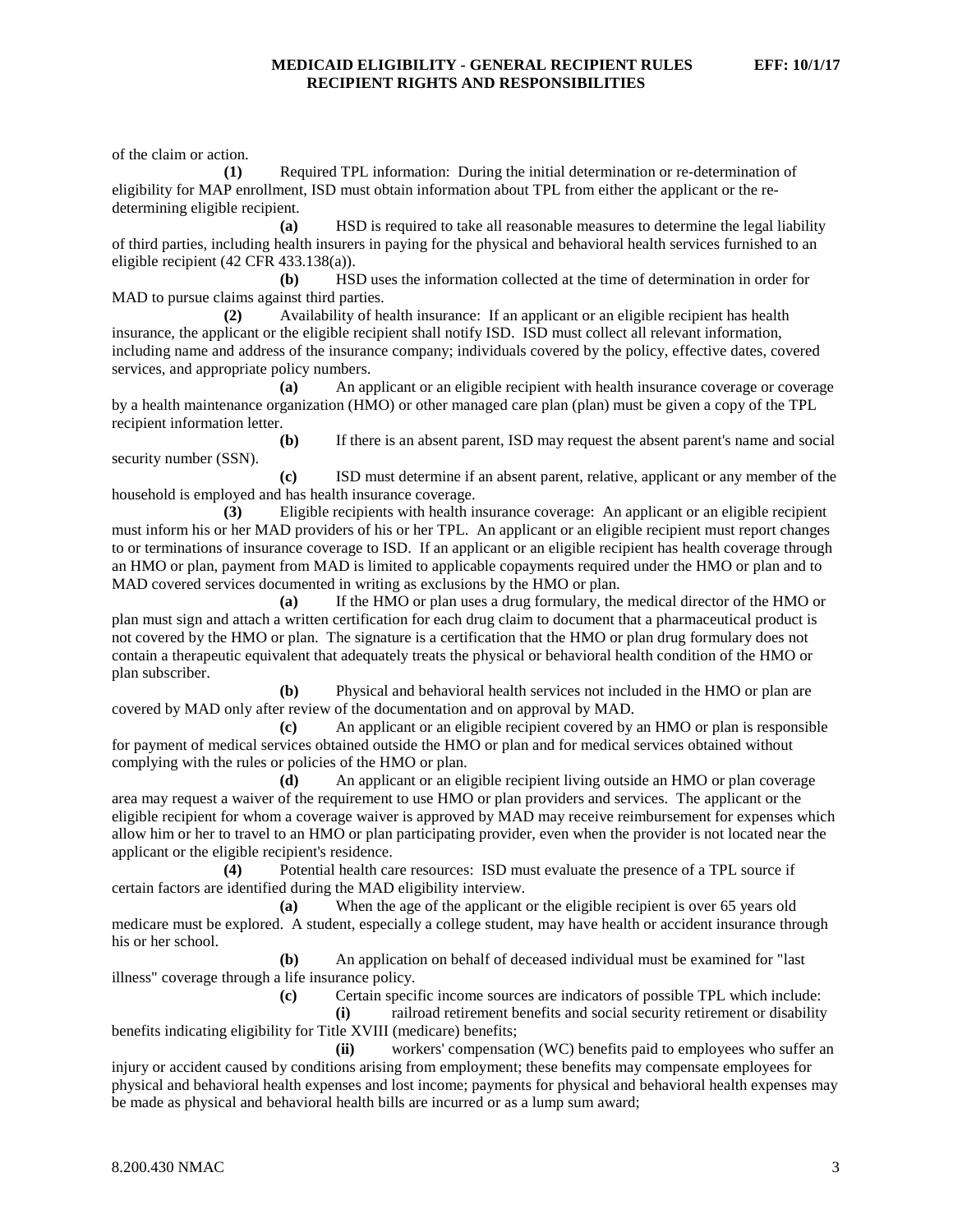**(iii)** black lung benefits payable under the coal mine workers' compensation program, administered by the federal department of labor (DOL), can produce benefits similar to railroad retirement benefits if the treatment for illness is related to the diagnosis of pneumoconiosis; beneficiaries are reimbursed only if services are rendered by specific providers, authorized by the DOL; black lung payments are made monthly and physical and behavioral health expenses are paid as they are incurred; and

**(iv)** Title IV-D support payments or financial support payments from an absent parent may indicate the potential for physical and behavioral health support; if a custodial party does not have health insurance that meets a minimum standard, the court in a divorce, separation or custody and support proceeding may order the parent(s) with the obligation of support to purchase insurance for the eligible recipient child (45 CFR 303.31(b)(1); NMSA 1978, Section 40-4C-4(A)(1)); insurance can be obtained through the parent's employer or union (NMSA 1978, Section 40-4C-4(A)(2)); parents may be ordered to pay all or a portion of the physical and behavioral health expenses; for purposes of physical l and behavioral health support, the minimum standards of acceptable coverage, deductibles, coinsurance, lifetime benefits, out-of-pocket expenses, co-payments, and plan requirements are the minimum standards of health insurance policies and managed care plans established for small businesses in New Mexico; see New Mexico insurance code.

**(d)** An applicant or an eligible recipient has earned income: Earned income may indicate physical, behavioral health and health insurance made available by an employer.

**(e)** Work history or military services: Work history may indicate eligibility for other cash and physical and behavioral benefits. Previous military service suggests the potential for veterans administration (VA) or department of defense (DOD) health care, including the civilian health and the medical program of the United States (CHAMPUS), for individuals who reside within a 40-mile radius of a military health care facility. An applicant or an eligible recipient who is eligible for DOD health care must obtain certification of non-availability of medical services from the base health benefits advisor in order to be eligible for CHAMPUS.

**(f)** An applicant or an eligible recipient's expenses show insurance premium payments: Monthly expense information may show that the applicant or the eligible recipient pays private insurance premiums or is enrolled in an HMO or plan.

**(g)** The applicant or the eligible recipient has a disability: Disability information contained in applications or brought up during interviews may indicate casualties or accidents involving legally responsible third parties.

**(h)** The applicant or the eligible recipient has a chronic disease: Individuals with chronic renal disease are probably entitled to medicare. Applications for social security disability may be indicative of medicare coverage.

**(5)** Communicating TPL information: Information concerning health insurance or health plans is collected and transmitted to MAD by ISD, child support enforcement division (CSED), SSA, and the children, youth and families department (CYFD).

[8.200.430.13 NMAC - Rp, 8.200.430.13 NMAC, 1/1/2014; A, 10/15/2014]

### **8.200.430.14 ELIGIBLE RECIPIENT RESPONSIBILITY TO COOPERATE WITH ASSIGNMENT OF SUPPORT RIGHTS:**

**A. Cooperation:** As a condition of MAP eligibility, an applicant or an eligible recipient must cooperate with HSD to:

**(1)** obtain physical and behavioral health support and payments for his or herself and other individuals for whom he or she can legally assign rights;

**(2)** pursue liable third parties by identifying individuals and providing information to HSD;

**(3)** cooperate with CSED to establish paternity and medical support as appropriate, see

8.50.105.12 NMAC;

**(4)** appear at a state or local office designated by HSD to give information or evidence relevant to the case, appear as a witness at a court or other proceeding or give information or attest to lack of information, under penalty of perjury;

**(5)** refund HSD any money received for physical or behavioral health care that has already been paid; this includes payments received from insurance companies, personal injury settlements, and any other liable third party; and

**(6)** respond to the trauma inquiry letter that is mailed to an eligible recipient (42 CFR 433.138(4)); the letter asks an eligible recipient to provide more information about possible accidents, causes of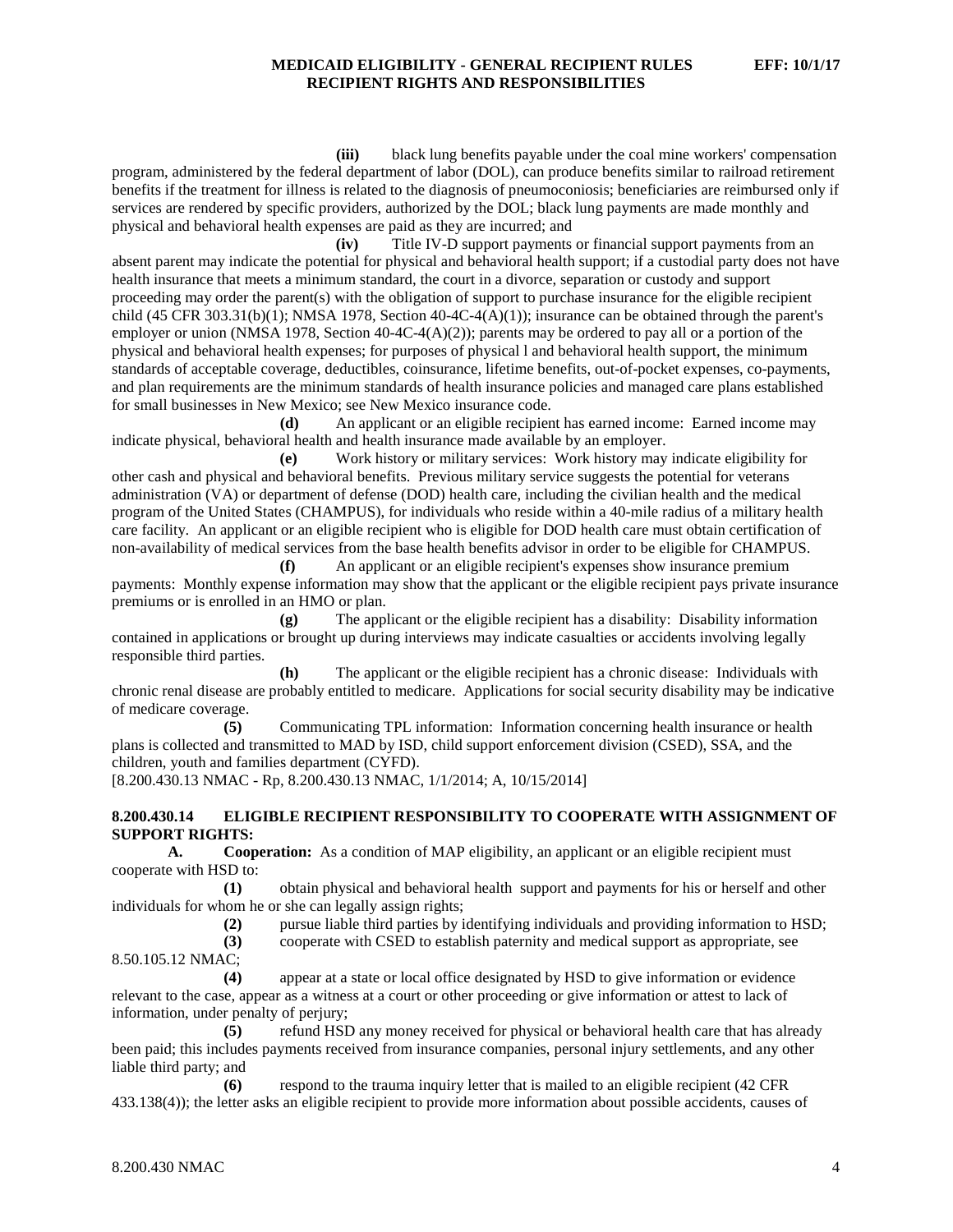accidents, and whether legal counsel has been obtained (42 CFR 433.147; 45 CFR 232.42, 232.43; NMSA 1978  $27-2-28(G)(3)$ ).<br>**B.** 

**B. Good cause waiver of cooperation:** The requirements for cooperation may be waived by HSD if it decides that the applicant or the eligible recipient has good cause for refusing to cooperate. Waivers can be obtained for cooperating with CSED. The applicant or the eligible recipient should request a good cause waiver from CSED per 8.50.105.14 NMAC.

# **C. Penalties for failure to cooperate:**

**(1)** When the parent, the specified relative or legal guardian fails or refuses to cooperate, the parent or specified relative will not be eligible for MAD services. The eligible recipient child maintains MAP eligibility provided all other eligibility criteria are met.

**(2)** When the parent or the specified relative fails or refuses to refund payments received from insurance or other settlement sources, such as personal injury case awards, he or she is not eligible for MAD services for one year and until full restitution has been made to HSD. The eligible recipient child maintains MAP eligibility provided all other eligibility criteria are met.

[8.200.430.14 NMAC - Rp, 8.200.430.14 NMAC, 1/1/2014; A, 10/15/2014]

## **8.200.430.15 ELIGIBLE RECIPIENT RESPONSIBILITY TO GIVE PROVIDER PROPER IDENTIFICATION AND NOTICE OF ELIGIBILITY CHANGES:**

**A.** An eligible recipient is responsible for presenting a current MAP eligibility card and evidence of any other health insurance to a MAD provider each time service is requested.

**(1)** An eligible recipient is responsible for any financial liability incurred if he or she fails to furnish current MAP eligibility identification before the receipt of a service and as a result the provider fails to adhere to MAD rules, such as a failure to request prior approval. If this omission occurs, the settlement of claims for services is between the eligible recipient and the provider. An individual is financially responsible for services received if he or she was not eligible for MAD services on the date services are furnished.

**(2)** When a provider bills MAD and the claim is denied, the provider cannot bill the eligible recipient. Exceptions exist for denials caused by MAP ineligibility or by an eligible recipient's failure to furnish MAP identification in a timely manner.

**(3)** If an eligible recipient fails to notify the provider that he or she has received services that are limited by time or amount, the eligible recipient is responsible for payment of the service prior to rendering the service if the provider made reasonable efforts to verify whether the eligible recipient has already received services.

**B.** Notification of providers following retroactive eligibility determinations: If an eligibility determination is made, the eligible recipient is responsible for notifying MAD providers of this eligibility determination. When an individual receives retro MAP eligibility, the now-eligible recipient must notify all of his or her MAD providers of his or her change of eligibility. If the eligible recipient fails to notify the provider and the provider can no longer file a claim for reimbursement, the eligible recipient becomes the responsible payer for those services.

**C.** Notification if an eligible recipient has private insurance: If an eligible recipient is covered under a private health insurance policy or health plan, he or she is required to inform his or her MAD providers of the private health coverage, including applicable policy numbers and special claim forms. [8.200.430.15 NMAC - Rp, 8.200.430.15 NMAC, 1/1/2014; A, 10/15/2014]

### **8.200.430.16 ELIGIBLE RECIPIENT FINANCIAL RESPONSIBILITIES:**

**A.** A MAD provider agrees to accept the amount paid as payment in full with the exception of copayment amounts required in certain MAP eligibility categories (42 CFR 447.15). Other than the co-payments, a provider cannot bill an eligible recipient for any unpaid portion of the bill (balance billing) or for a claim that is not paid because of a provider administrative error or failure of multiple providers to communicate eligibility information. A native American eligible recipient is exempt from co-payment requirements.

**(1)** An eligible recipient is responsible for any financial liability incurred if he or she fails to furnish current MAP eligibility identification before the receipt of a MAP service and as a result the provider fails to adhere to MAD reimbursement rules, such as a failure to request prior approval. If this omission occurs, the settlement of claims for services is between the eligible recipient and the MAP provider. An individual is financially responsible for services received if he or she was not eligible for MAD services on the date services are furnished.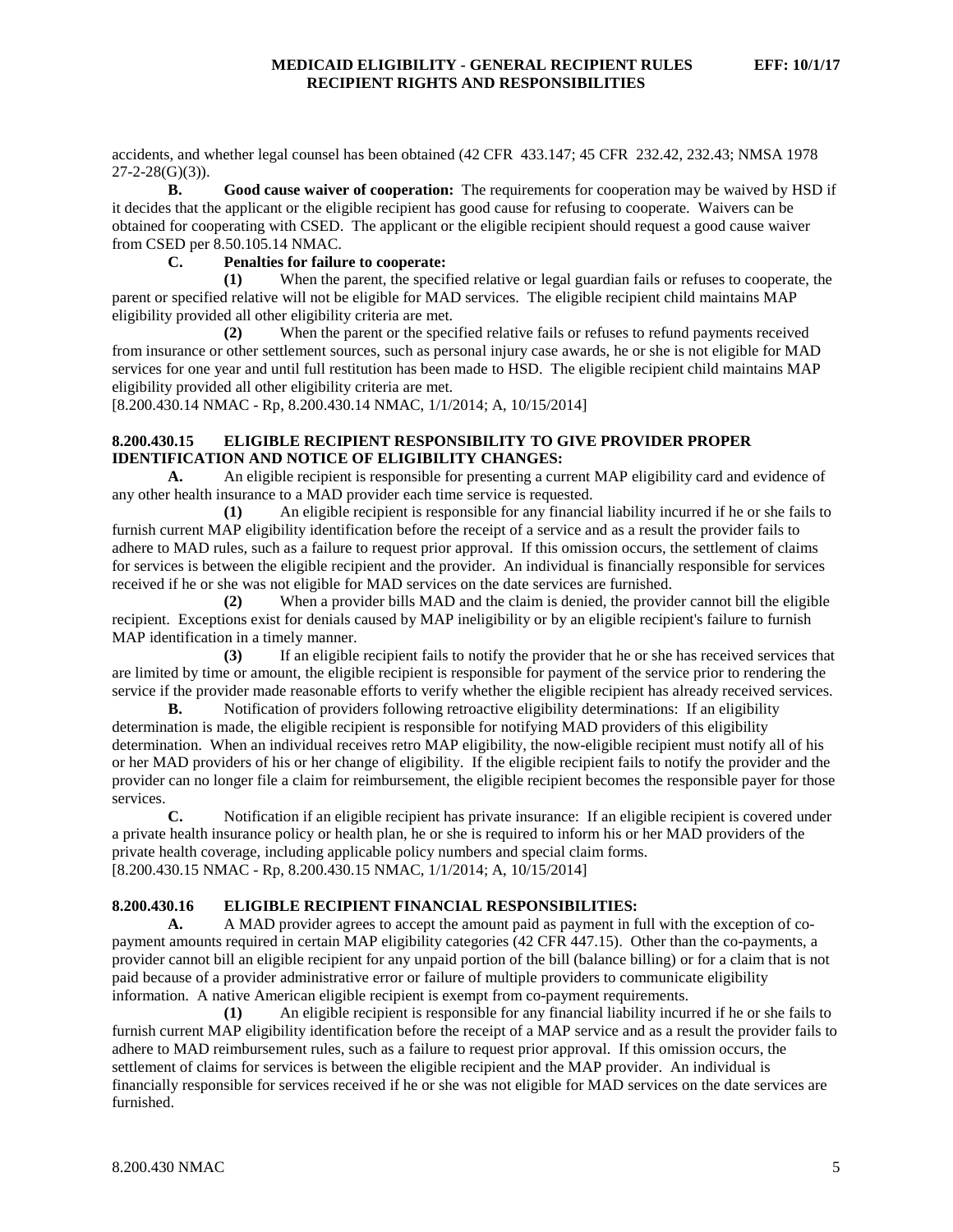**(2)** When a provider bills MAD and the claim is denied, the provider cannot bill the eligible recipient. Exceptions exist for denials caused by MAP ineligibility or by an eligible recipient's failure to furnish MAP identification at the time of service.

**(3)** If an eligible recipient fails to notify a provider that he or she has received services that are limited by time or amount, the eligible recipient is responsible to pay for services if, before furnishing the services, the provider makes reasonable efforts to verify whether the eligible recipient has already received services.

**B.** Failure of an eligible recipient to follow his or her privately held health insurance carrier's requirements: An eligible recipient must be aware of the physician, pharmacy, hospital, and other providers who participate in his or her HMO or other managed care plan. An eligible recipient is responsible for payment for services if he or she uses a provider who is not a participant in his or her plan or if he or she receives any services without complying with the rules, policies, and procedures of his or her plan.<br>
C. Other eligible recipient payment responsibilities: If all the

Other eligible recipient payment responsibilities: If all the following conditions are met before a MAD service is furnished, the eligible recipient can be billed directly by a MAD provider for services and is liable for payment:

**(1)** the eligible recipient is advised by a provider that the particular service is not covered by MAD or is advised by a provider that he or she is not a MAD provider;

**(2)** the eligible recipient is informed by a provider of the necessity, options, and charges for the services and the option of going to another provider who is a MAD provider; and

**(3)** the eligible recipient agrees in writing to have the service provided with full knowledge that he or she is financially responsible for the payment.

**D.** Medicaid recipients may be responsible to pay co-payments as outlined in 8.302.2 NMAC. [8.200.430.16 NMAC - Rp, 8.200.430.16 NMAC, 1/1/2014; A, 10/15/2014; A, 10/1/2017]

## **8.200.430.17 RESTITUTION:**

**A.** A MAP eligible recipient must return overpayments or medical payments received from liable third parties to the applicable medical service provider or to MAD. If payments are not returned or received, recoupment proceedings against the eligible recipient will be initiated.

**B.** The restitution bureau of HSD is responsible for the tracking and collection of overpayments made to MAP eligible recipients, vendors, and MAD providers. See Section OIG-940, RESTITUTIONS. The MAD third party liability unit is responsible for monitoring and collecting payments received from liable third parties. See 8.302.3 NMAC.

[8.200.430.17 NMAC - Rp, 8.200.430.17 NMAC, 1/1/2014; A, 10/15/2014]

**8.200.430.18 REPORTING REQUIREMENTS:** A medicaid eligible recipient is required to report certain changes which might affect his or her eligibility to ISD within 10 calendar days from the date the change occurred. A timely change that is reported within 10 calendar days that may result in a more beneficial medicaid eligibility category shall be evaluated in the month the change occurred. An untimely change that is reported after 10 calendar days that may result in a more beneficial medicaid eligibility category shall be evaluated in the month the change was reported. A reported change that does not result in the same or a more beneficial medicaid category is considered an adverse action and is applied prospectively in accordance with 8.100.180.10 NMAC. See 8.100.110.9 NMAC for the various ways applicants and recipients can submit changes to the HSD. The following changes must be reported to ISD:

**A. Living arrangements or change of address**: Any change in where an eligible recipient lives or gets his or her mail must be reported.

**B. Household size:** Any change in the household size must be reported. This includes the death of an individual included in the either or both the assistance unit and budget group.

**C. Enumeration:** Any new social security number must be reported.

**D. Income:** Except for continuous eligibility in 8.200.400 NMAC any increase or decrease in the amount of income or change in the source of income must be reported.

**E. Resource:** Resources only apply to non-modified adjusted gross income (MAGI) medicaid categories. Any change in what an eligible recipient owns must be reported. This includes any property the eligible recipient owns or has interest in, cash on hand, money in banks or credit unions, stocks, bonds, life insurance policies or any other item of value.

[8.200.430.18 NMAC - Rp, 8.200.430.18 NMAC, 1/1/2014; A, 2/14/2014; 8.200.430.18 NMAC - Rn & A,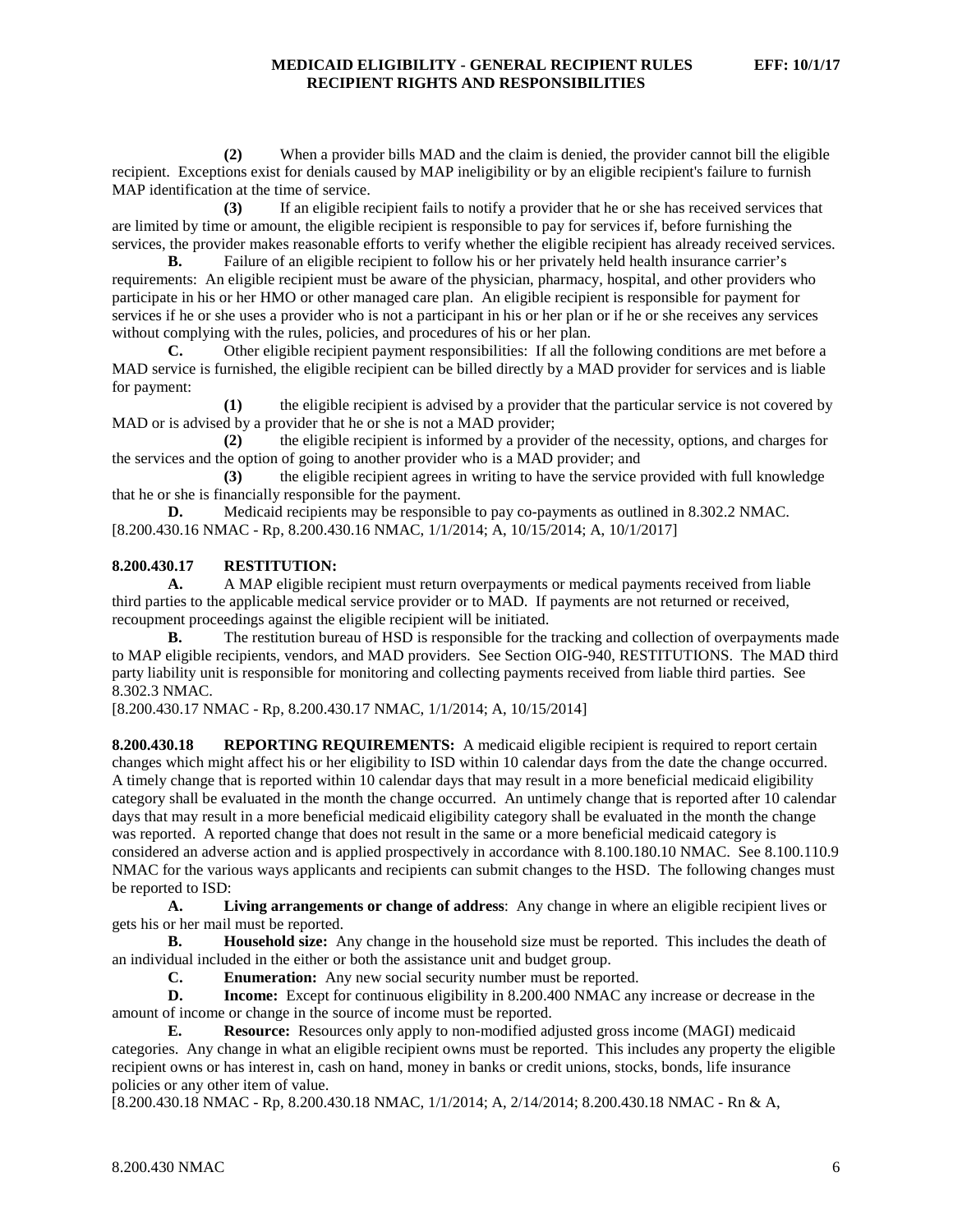## 8.200.430.19 NMAC, 10/15/2014; A, 10/1/2017]

**8.200.430.19 MAD ESTATE RECOVERY:** HSD is mandated to seek recovery from the estates of certain individuals up to the amount of medical assistance payments made by the HSD on behalf of the individual. See Social Security Act Section 1917 (42 USC 1396p(b) and NMSA 1978, Section 27-2A-1 et seq. "Medicaid Estate Recovery Act").

# **A. Definitions used in MAD estate recovery:**

**(1)** Authorized representative: The individual designated to represent and act on the eligible recipient's behalf. The eligible recipient or authorized representative must provide formal documentation authorizing the named individual or individuals to access the identified case information for a specified purpose and time frame. An authorized representative may be an attorney representing a person or household, a person acting under the authority of a valid power of attorney, a guardian, or any other individual or individuals designated in writing by the member.

**(2)** Estate: Real and personal property and other assets of an individual subject to probate or administration pursuant to the New Mexico Uniform Probate Code.

**(3)** Medical assistance: Amounts paid by HSD for long term care services including related hospital and prescription drug services.

**B. Basis for defining the group:** A MAP eligible recipient who was 55 years of age or older when medical assistance payments were made on his or her behalf for nursing facilities services, home and community based services, and related hospital and prescription drug services are subject to estate recovery.

**C. The following exemptions apply to estate recovery:**

**(1)** Qualified medicare beneficiaries, specified low-income beneficiaries, qualifying individuals, and qualified disabled and working individuals, are exempt from estate recovery for the receipt of hospital and prescription drug services unless they are concurrently in a MAP nursing facility category of eligibility or on a home and community based services waiver; this provision applies to medicare cost-sharing benefits (i.e., Part A and Part B premiums, deductibles, coinsurance, and co-payments) paid under the medicare savings programs.

**(2)** Certain income, resources, and property are exempted from MAD estate recovery for native Americans:

**(a)** interest in and income derived from tribal land and other resources held in trust status and judgment funds from the Indian claims commission and the United States claims court;

**(b)** ownership interest in trust or non-trust property, including real property and improvements;

**(i)** located on a reservation or near a reservation as designated and approved by the bureau of Indian affairs of the U.S, department of interior; or

**(ii)** for any federally-recognized tribe located within the most recent boundaries of a prior federal reservation; and

**(iii)** protection of non-trust property described in Subparagraphs (a) and (b) is limited to circumstances when it passes from a native American to one or more relatives, including native Americans not enrolled as members of a tribe and non-native Americans such as a spouse and step-children, that their culture would nevertheless protect as family members; to a tribe or tribal organization; or to one or more native Americans;

**(c)** income left as a remainder in an estate derived from property protected in Paragraph (2) above, that was either collected by a native American, or by a tribe or tribal organization and distributed to native Americans that the individual can clearly trace the income as coming from the protected property;

**(d)** ownership interests left as a remainder in an estate in rents, leases, royalties, or usage rights related to natural resources resulting from the exercise of federally-protected rights, and income either collected by a native American, or by a tribe or tribal organization and distributed to native Americans derived from these sources as long as the individual can clearly trace the ownership interest as coming from protected sources; and

**(e)** ownership interest in or usage of rights to items, not covered by Subparagraphs (a) through (d) above, that have unique religious, spiritual, traditional, or cultural significance or rights that support subsistence or a traditional lifestyle according to applicable tribal law or custom.

**D. Recovery process:** Recovery from an eligible recipient's estate will be made only after the death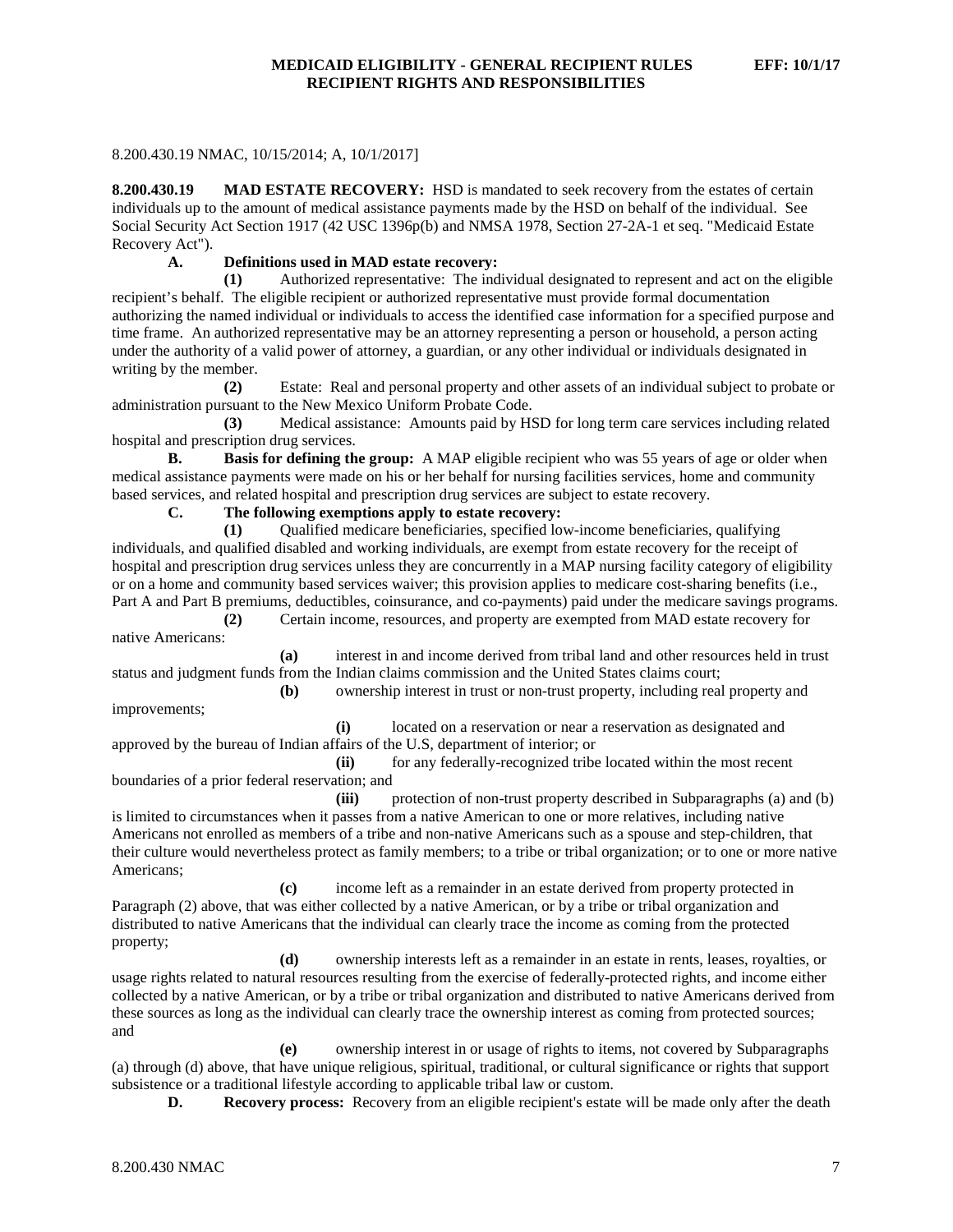of the eligible recipient's surviving spouse, if any, and only at a time that the eligible recipient does not have surviving child who is less than 21 years of age, blind, or who meet the SSA definition of disability.

**(1)** Estate recovery is limited to payments for applicable services received on or after October 1, 1993; except that recovery also is permitted for pre-October 1993 payments for nursing facility services received by a MAP recipient who was 65 years of age or older when such nursing facility services were received.

**(2)** A recovery notice will be mailed to the authorized representative or next of kin upon the eligible recipient's death informing him or her about the amount of claim against the estate and provide information on hardship waivers and hearing rights.

**(3)** It is the family or authorized representative's responsibility to report the eligible recipient's date of death to the ISD office within 10 calendar days after the date of death.

**E. Eligible recipient rights and responsibilities:**

**(1)** At the time of application or re-certification, the authorized representative must be identified or confirmed by the applicant or eligible recipient or his or her designee.

**(2)** Information explaining estate recovery will be furnished to the applicant or eligible recipient, his or her personal representative, or designee during the application or re-certification process. Upon the death of the MAP eligible recipient, a notice of intent to collect (recovery) letter will be mailed to the eligible recipient's personal representative with the total amount of claims paid by MAD on behalf of the eligible recipient. The authorized representative must acknowledge receipt of this letter in the manner prescribed in the letter within 30 calendar days of the date on the letter.

**(3)** During the application or re-certification process for] MAP eligibility, the local county ISD office will identify the assets of an applicant or the eligible recipient. This includes all real and personal property which belongs in whole or in part to the applicant or eligible recipient and the current fair market value of each asset. Any known encumbrances on the asset should be identified at this time by the applicant or the eligible recipient or his or her authorized representative.

**(4)** MAD, or its designee, will send notice of recovery to the probate court, when applicable, and to the eligible recipient's authorized representative or successor in interest. The notice will contain the following information:

- **(a)** statement describing the action MAD, or its designee, intends to take;
- **(b)** reasons for the intended action;
- **(c)** statutory authority for the action;
- **(d)** amount to be recovered;
- **(e)** opportunity to apply for the undue hardship waiver;
- **(f)** procedures for applying for a hardship waiver and the relevant timeframes

involved;

**(g)** explanation of the eligible recipient's personal representative's right to request a HSD administrative hearing; and

**(h)** the method by which an affected person may obtain a HSD administrative hearing and the applicable timeframes involved.

**(5)** Once notified by MAD, or its designee, of the decision to seek recovery, it is the responsibility of the eligible recipient's authorized representative or successor in interest to notify other individuals who would be affected by the proposed recovery.

- **(6)** The authorized representative will:
	- **(a)** remit the amount of medical assistance payments to HSD or its designee;
	- **(b)** apply for an undue hardship waiver; (see Paragraph (2) of Subsection F below);

or

**(c)** request an administrative hearing.

**F. Waivers:**

**(1)** For a general waiver, HSD may compromise, settle, or waive recovery pursuant to the Medicaid Estate Recovery Act if it deems that such action is in the best interest of the state or federal government.

**(2)** Hardship provision: HSD, or its designee, may waive recovery because recovery would work an undue hardship on the heirs. The following are deemed to be causes for hardship:

**(a)** the deceased recipient's heir would become eligible for a needs-based assistance program such as medicaid or temporary assistance to needy families (TANF) or be put at risk of serious deprivation without the receipt of the proceeds of the estate;